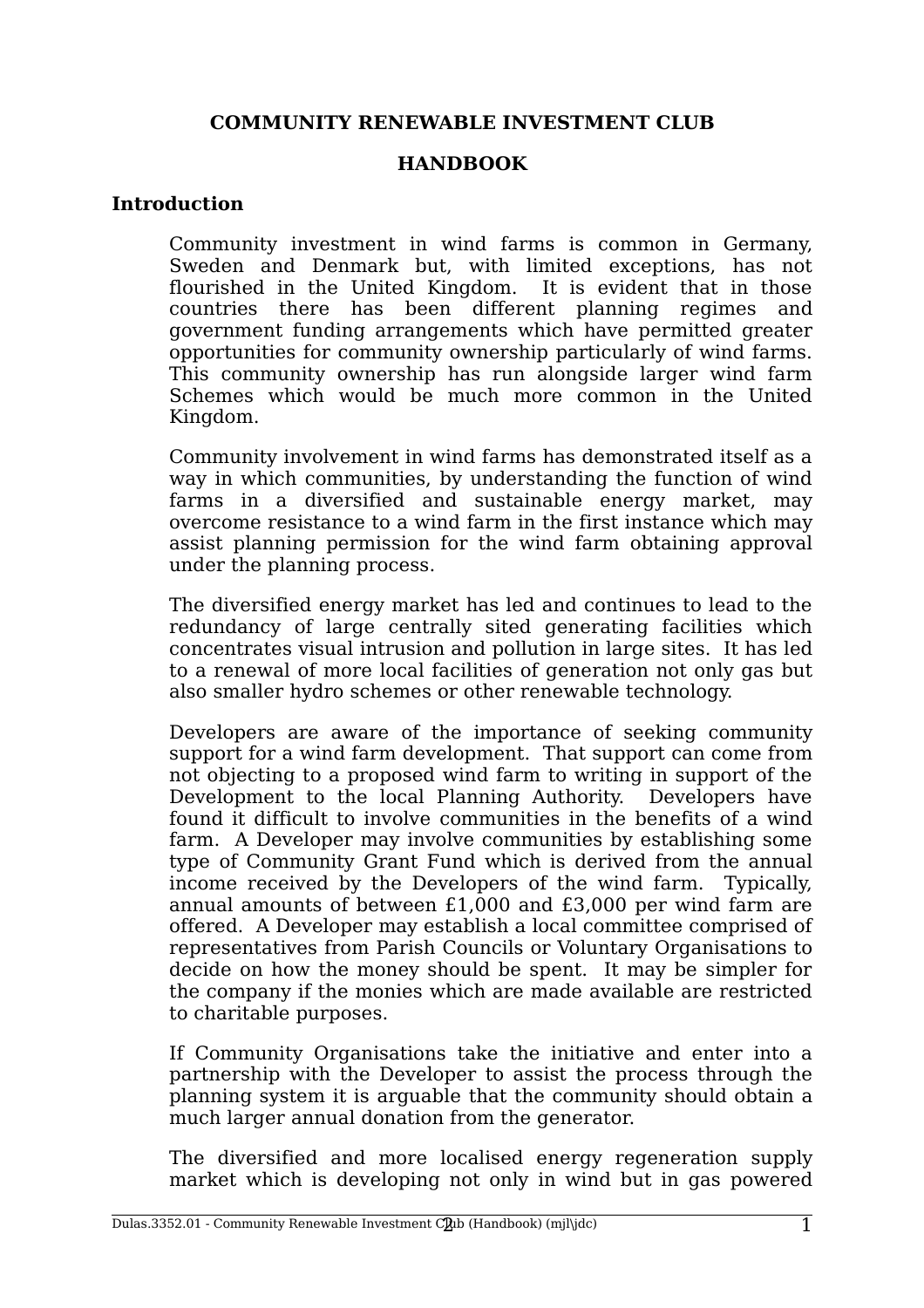combined heat and power, landfill for gas biomass fuel stations all offer similar opportunities for community planning gain. All these developments have a visual impact and some have, to a greater or lesser extent, noise or emissions impact over which communities can bargain. Overcoming planning permission may be seen as communities as an opportunity to have more than a "grace and favour donation" from the Developer in view of the costs which the Developer can incur in appealing a planning refusal on an otherwise viable project.

### **Experience of Community Investment**

An alternative way of community involvement is for the community to invest itself. The remainder of this Handbook gives consideration as to the role a Community Renewable Energy Investment Club (CREIC) can play in that process.

The Developer Wind Prospect is seeking to embark on community involvement in wind farms in the East Anglian Fens. The community of Dolgellau in Wales has also explored community involvement in a hydro generation scheme.

The Energy Technology Support Unit in AEA Technology Plc has sought to help communities understand community investment through their publications on Community Involvement in Renewable Energy Projects published by the DTI in 1994, 1995 and 2000. Baywind Energy Co-operative Limited in Cumbria has developed using one of the methods set out in that report. It has raised a total of £1.9 million of equity investment and now owns six turbines across two wind farms.

There are a number of points about Baywind which are worth recording. The Swedish developer, The Wind Company, helped the community establish the Co-operative. This was an additional expense for the Developer. The Developer took the risk in building the first wind farm and provided its expertise in assisting Baywind to find shareholders so that it could purchase two out of the five wind turbines on the first farm which it built, and one from the second. The community invested after much of the risk had passed. The risk which the investors had was essentially limited to machinery breakdown, which to some extent was covered by regular maintenance, insurance and guarantees, and whether the wind blew at predicated speeds. Investors were invited to become shareholders by Baywind making a public offer of shares in the cooperative which gave preference to local shareholders. The size of the investment required that it was necessary for Baywind to go beyond the immediate region in which the investment took place to find investors.

By the time of close of the second offer, 60% of the investors were from the North West Region with an average investment of £2,000.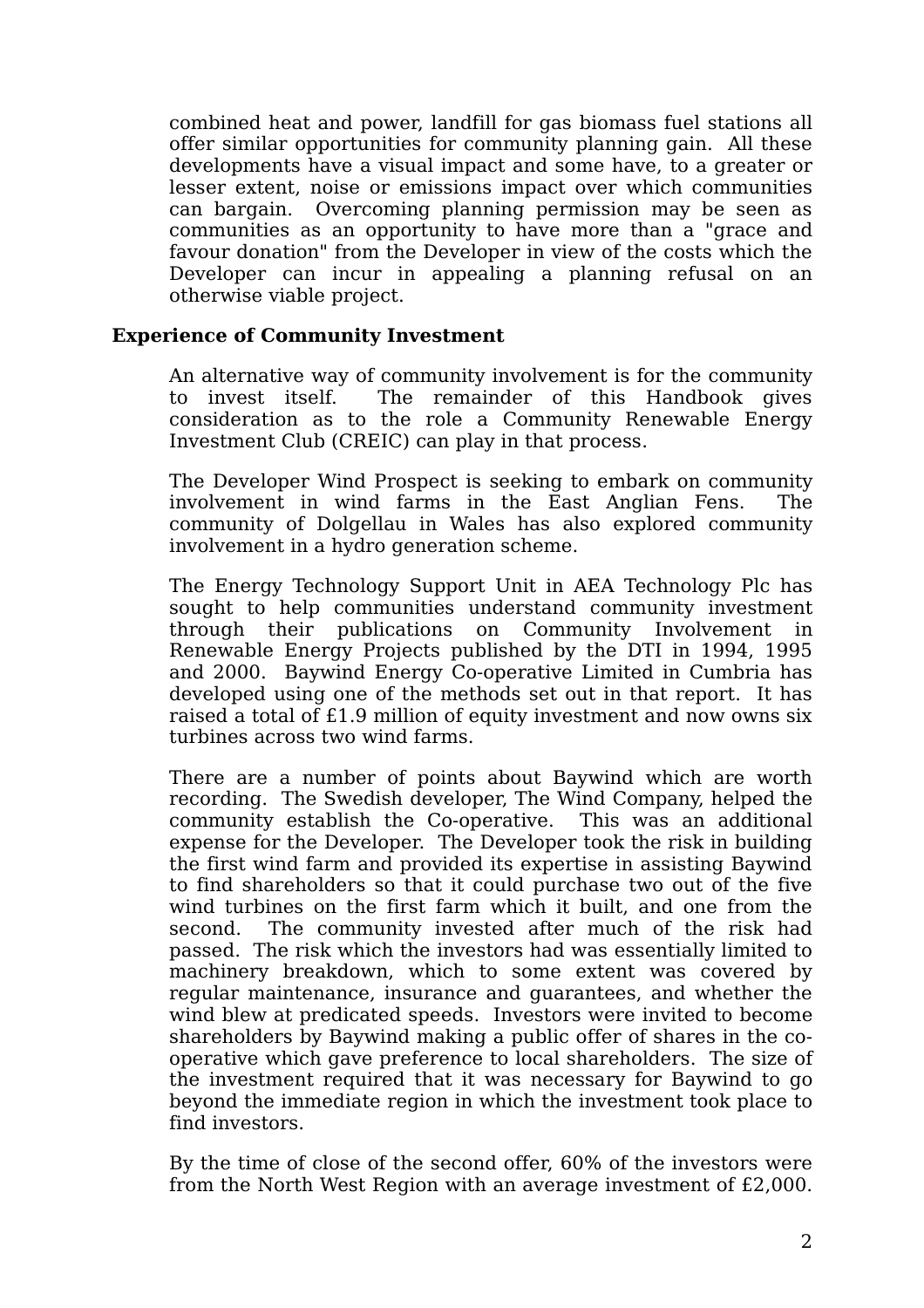At the start of the offer of the third turbine the existing investors indicated that they were interested in one third of the new offer. The new offer closed in less than three months as against the six month time period required for the first two offers.

Baywind has now purchased the remaining three turbines on the original Harlock Hill wind farm Site and owns the whole wind farm. The sixth turbine is part of the Haverigg II wind farm. Baywind, again, owns the turbine outright but it sells its electricity to the wind farm owner who, in turn, has a Power Purchase Agreement with the Non-Fossil Purchasing Agency

# **Investment Clubs**

Investment Clubs to date in the UK have tended to take two different types. Firstly, the informal investment club of private investors interested in sharing experience to make pooled investments in shares on the Stock Exchange. These organisations are ably supported by an association called Pro-Share and take the form of partnerships. They are restricted to 20 members.

A second type of organisation has been the network of business angels who invest in commercial businesses and often become engaged as Directors too. This can be organised through a company limited by guarantee.

There has been a third experience in France which may also be relevant sometimes. Small investment clubs called CIGALE have been established to invest in community based businesses as a predominantly social investment.

# **How developers finance projects**

Developers usually seek to establish wind farms or other renewable energy projects as separate businesses in the form of a company limited by shares which own a bundle of rights comprising in the case of a wind farm:

- a lease of property on which wind turbines can stand;
- a Power Purchase Agreement;
- Planning Permission;
- Turnkey Construction Agreement; and
- Ongoing Operation and Maintenance Agreement or Service and Warranty Agreements.

For a developer seeking to finance the construction of a wind farm, it will be looking to a mixture of equity capital and debt. Larger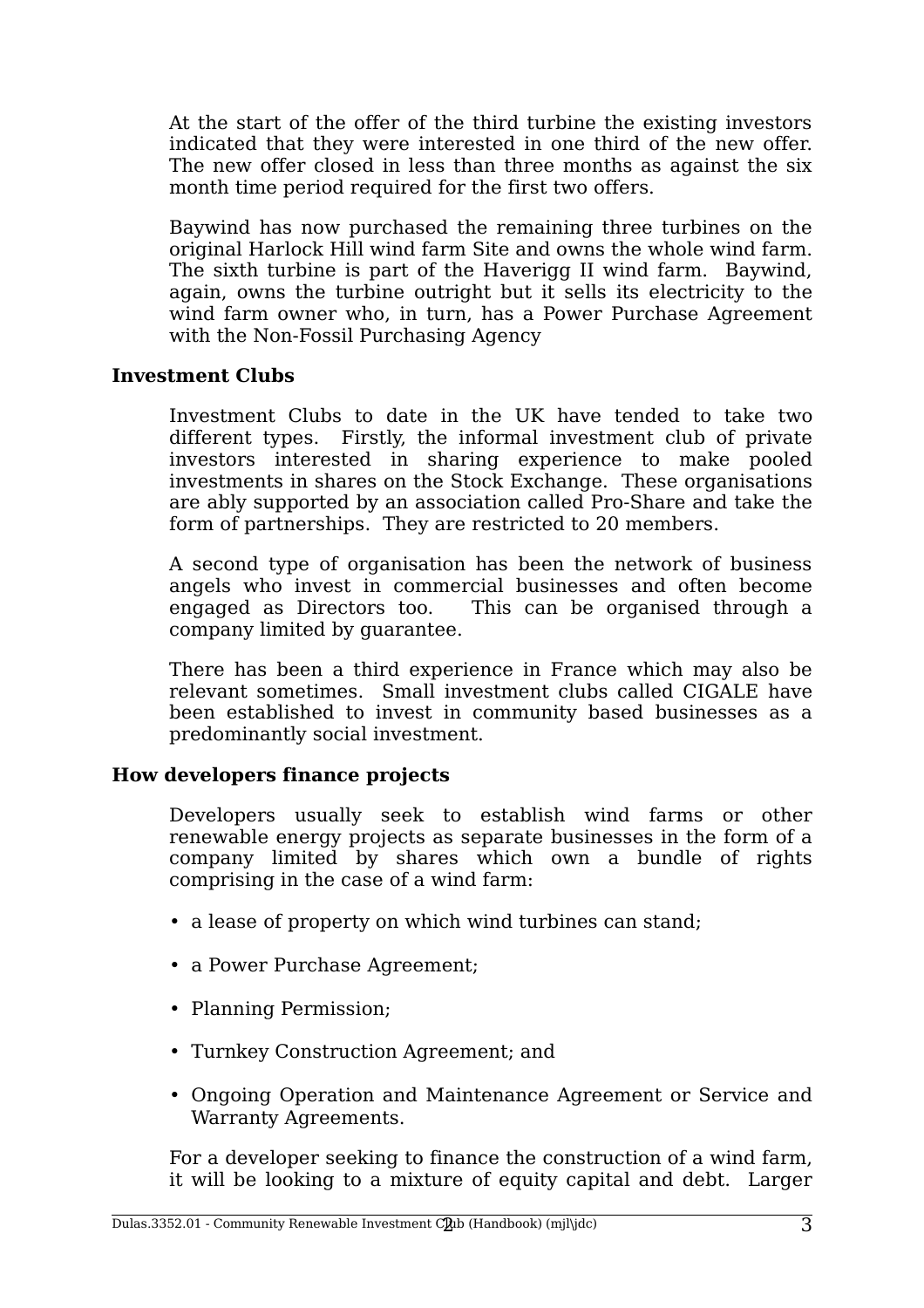companies will provide the equity share capital from their own resources and look to banks for debt.

On a small renewable energy project, it may be possible to raise all the capital required both equity and debt from the community. On a larger multimillion pound project the community might be expected only to raise a percentage of the share capital which the developer requires as equity share capital for the project.

## **Restrictions on a private company raising share capital**

A private company limited by shares is prohibited from issuing its shares to the public under Section 81 of the Companies Act 1985.

Section 81(1) a private limited company (other than a company limited by guarantee and not having a share capital) commits an offence if it:-

- (a) offers to the public (whether for cash or otherwise) any shares in or debentures of the company; or
- (b) allots or agrees to allot (whether for cash or otherwise) any shares in or debentures of the company with a view to all or any of those shares or debentures being offered for sale to the public

A company guilty of an offence under this section is liable to a fine.

The purpose of this section is to ensure that only offers to the public can be made by public limited companies which have a minimum share capital of £50,000. The intention behind the legislation is that people should not invest in companies unless they are properly informed as to risks which are involved and, it is thought necessary that the company should be of a certain size before it attracts investment from the public.

A private company may not be offering shares to the public if it offers shares to the members of an investment club. Whether it is, or not may depend on whether the issue is restricted to Club members or not.

# **Financial Promotions**

A further problem is that the issue of any financial promotion (investment advertisement) inviting a person to invest in a company is an activity which may require authorisation under the Financial Services and Markets Act 2000 (FSMA). In addition, if an offer to the public is made by a company and it is required to issue a prospectus, that prospectus must comply with the Public Offers of Securities Regulations 1995 which sets out the detailed requirements for the contents of that prospectus.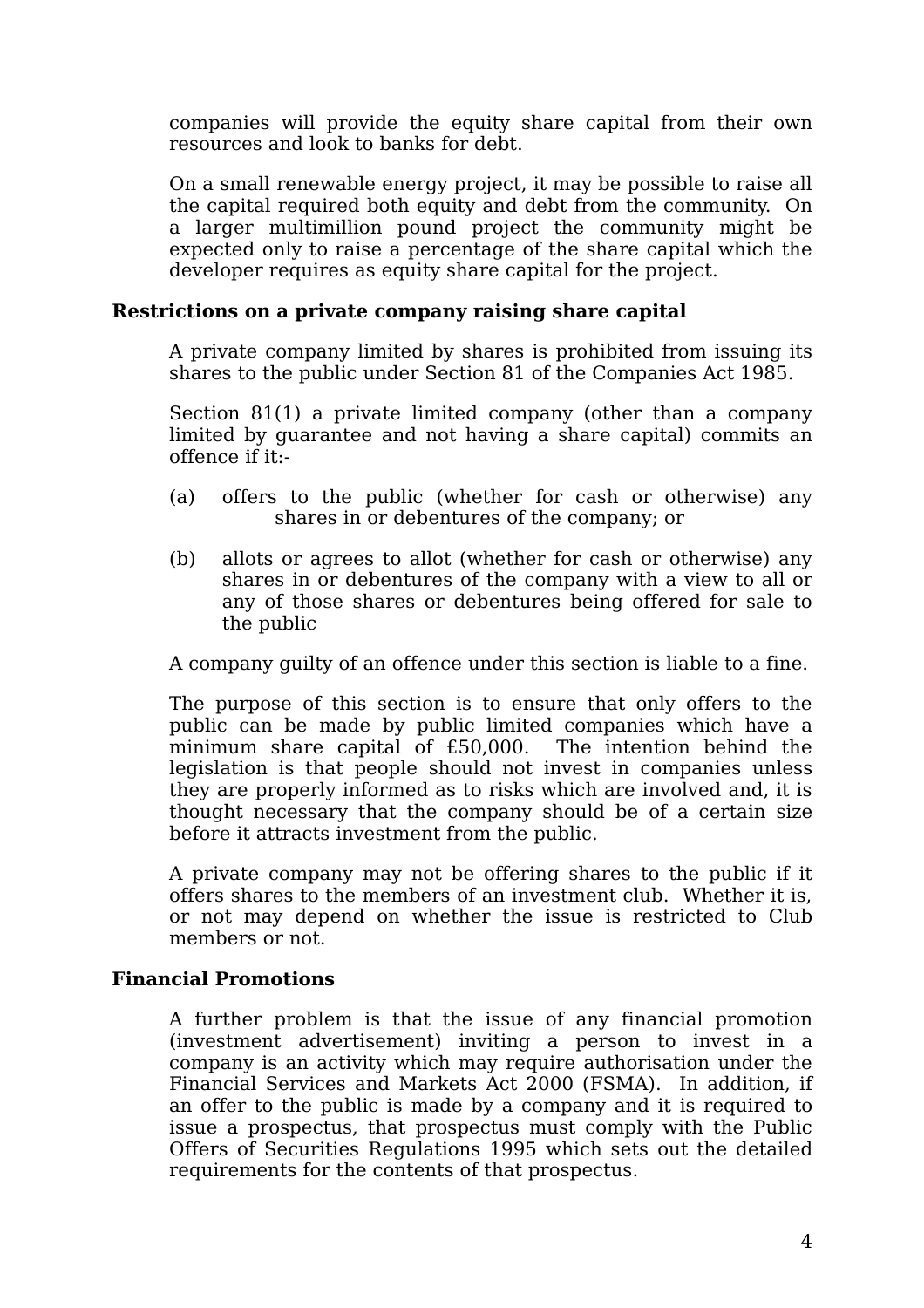These restrictions can make it very difficult for small private companies to raise capital other than from investment grants or calling upon a few friends and family from existing companies or experienced investors.

In recognition of this, there are exemptions under the Financial Services and Markets Act for persons who receive an offer to invest through a company established to support enterprise (an investment club).

# **Regulated Activity**

It is not possible for the investment club to be a corporate body or other person which makes a business out of putting individuals in contact with a company which is seeking investors. This would be a regulated activity under the Financial Services and Markets Act ("FSMA"). Section 19 of the FSMA creates a general prohibition that no person may carry on a regulated activity in the United Kingdom unless that person is an authorised person or an exempt person. This is what the Act calls the general prohibition. One of the regulated activities is arranging deals in investments (Schedule 2 paragraph 2 FSMA).

The way in which an investment club would carry on a regulated activity would be by passing on information about a company which is seeking investment to a member of the investment club. Section 21 of the FSMA prevents a person, in the course of business, from communicating an invitation to engage in an investment activity unless the investment club is an authorised person or the content of the communication has been approved by an authorised person unless a relevant exemption applies.

# **Exemption from FSMA**

There is a specific exemption from the FSMA designed to assist the development of commercial and industrial enterprise. This exemption is designed with local enterprise agencies in mind and is also applicable to investment clubs. Article 5 of the FSMA 2000 (Exemption) Order 2001 provides in paragraph 40 of the schedule to those regulations that a body involved with enterprise may be exempt from the regulated activities of arranging deals in investments.

The exemption in paragraph 40 of the schedule is as follows:

- (1) "Any body corporate which has as its principal object (or one of its principal objects):-
	- (2) The promotion or encouragement of industrial or commercial activity or enterprise in the United Kingdom or in any particular area of it; or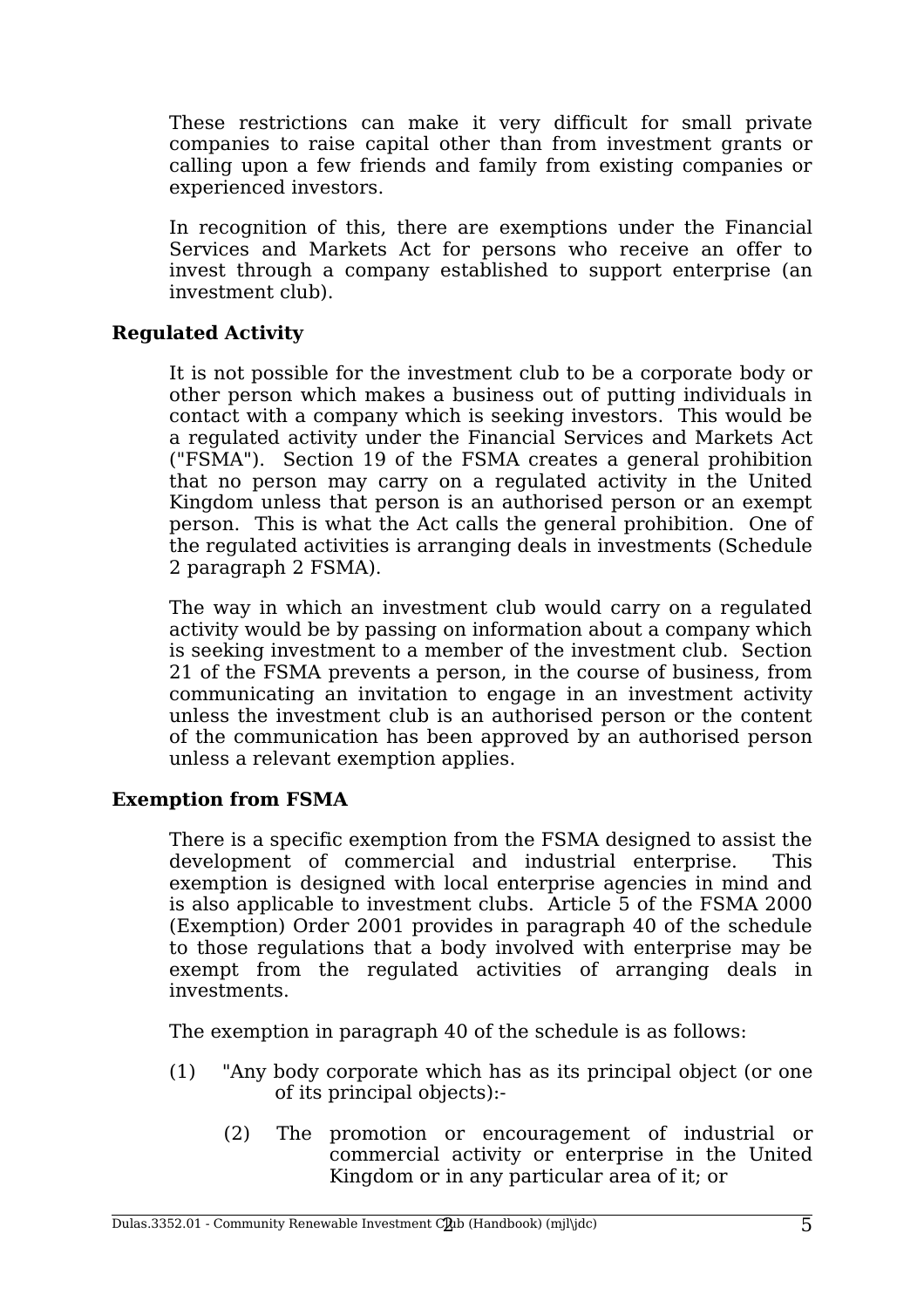(3) The dissemination of information concerning persons engaged in such activity or enterprise or acquiring capital income so engaged;

is exempt from the general prohibition in respect of any regulated activity of the kind specified by Article 25 of the Regulated Activities Order (arranging deals in investments) so long as it does not carry on that activity for (or with the prospect of, direct or indirect pecuniary gain).

(2) For the purposes of this paragraph, such sums as may reasonably be regarded as necessary to meet the costs of carrying on the activity mentioned in sub-paragraph (1) do not constitute a pecuniary gain."

There are three essential requirements of this exemption.

- (1) The Company must ensure that the objects clause in its Memorandum of Association contains appropriate wording in accordance with the section. It is therefore sensible to limit the powers of the Company so that it ensures that it does not accept monies which are in contravention of the requirements of the regulation.
- (2) The Company ought to be a company limited by guarantee and not having a share capital since it should be a nonprofit making company designed to assist industrial or commercial enterprise.
- (3) The Company may charge a fee for providing a service of linking a company's own investors but it cannot itself invest in a company and cannot profit out of the arrangements which it is making.

The Investment Club is entitled to make or direct an investment communication to be made and such communication is not treated as a financial promotion pursuant to Article 16 of the FSMA 2000 Financial Promotions Order 2001. This states:

### **"Exempt Persons**

The financial **promotion** restriction does not apply to any communication which:

- (a) is a non-real time communication or a solicited real time communication;
- (b) is made or directed by an exempt person; and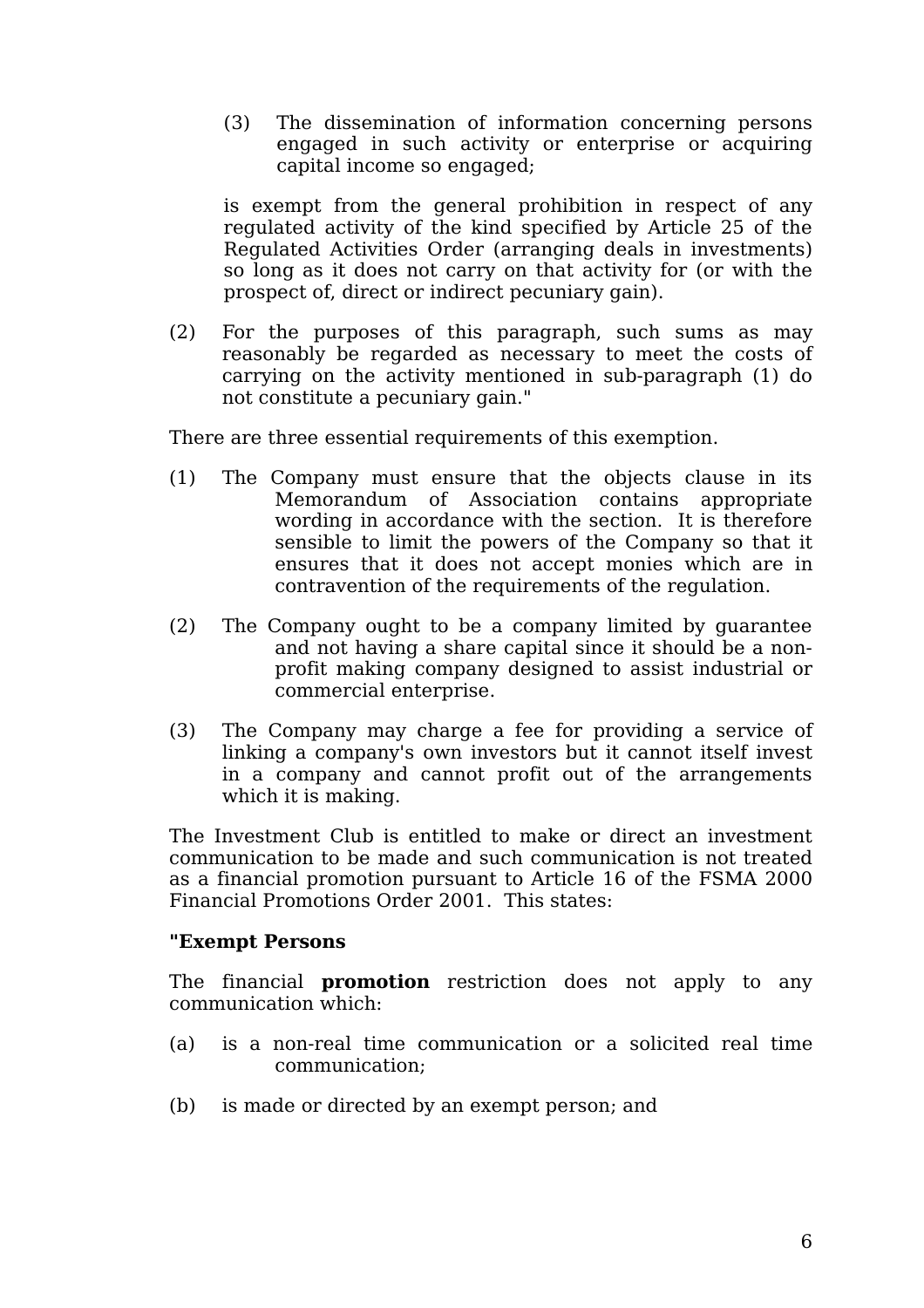(c) is for the purposes of that exempt person's business of carrying on a controlled activity which is also a regulated activity in relation to which he is an exempt person."

The Relevant Firm which seeks to publish information to members of the Club must also ensure that its investment communications are authorised or exempt. This applies to both written and oral communications. An exemption for written communications which may be helpful is contained in paragraph 28 of the Financial Services and Markets Act 2000 (Financial Promotions) Order 2001. This applies to a one-off communication issued by a company which is not part of a marketing campaign for investment by that company.

Relevant Firms should seek advice that its communication will be lawful before issue.

# **Explanatory Statement in Investment Communication**

The former exemption under the Financial Services Act 1986 used to require that two statements should be included in the investment communication provided to members of the Club. These were:-

- (1) "Investment in new business carries high risks, as well as the possibility of high rewards. It is highly speculative and potential investors should be aware that no established market exists for the trading of shares in private companies. Before investing in a project about which information is given, potential investors are strongly advised to take advice from a person authorised under the Financial Services Act 1986 who specialises in advising on investments of this kind.
- (2) The second statement came from the company that was seeking investment. This was "the persons to whose order this investment advertisement has been issued have taken reasonable steps to ensure that the information it contains is neither inaccurate or misleading."

Whilst these statements are no longer required, the Club considers that it is still good practice to include these statements and such statements amended to comply with the Financial Services and Markets Act 2000 are set out below.

One of the purposes of the regulation of investment communications is to ensure that unsophisticated investors have appropriate information from which they can make an investment decision. This information should be obtained by the Investment Club from the relevant company concerned. The other concern of the regulations is to permit investment in new enterprise or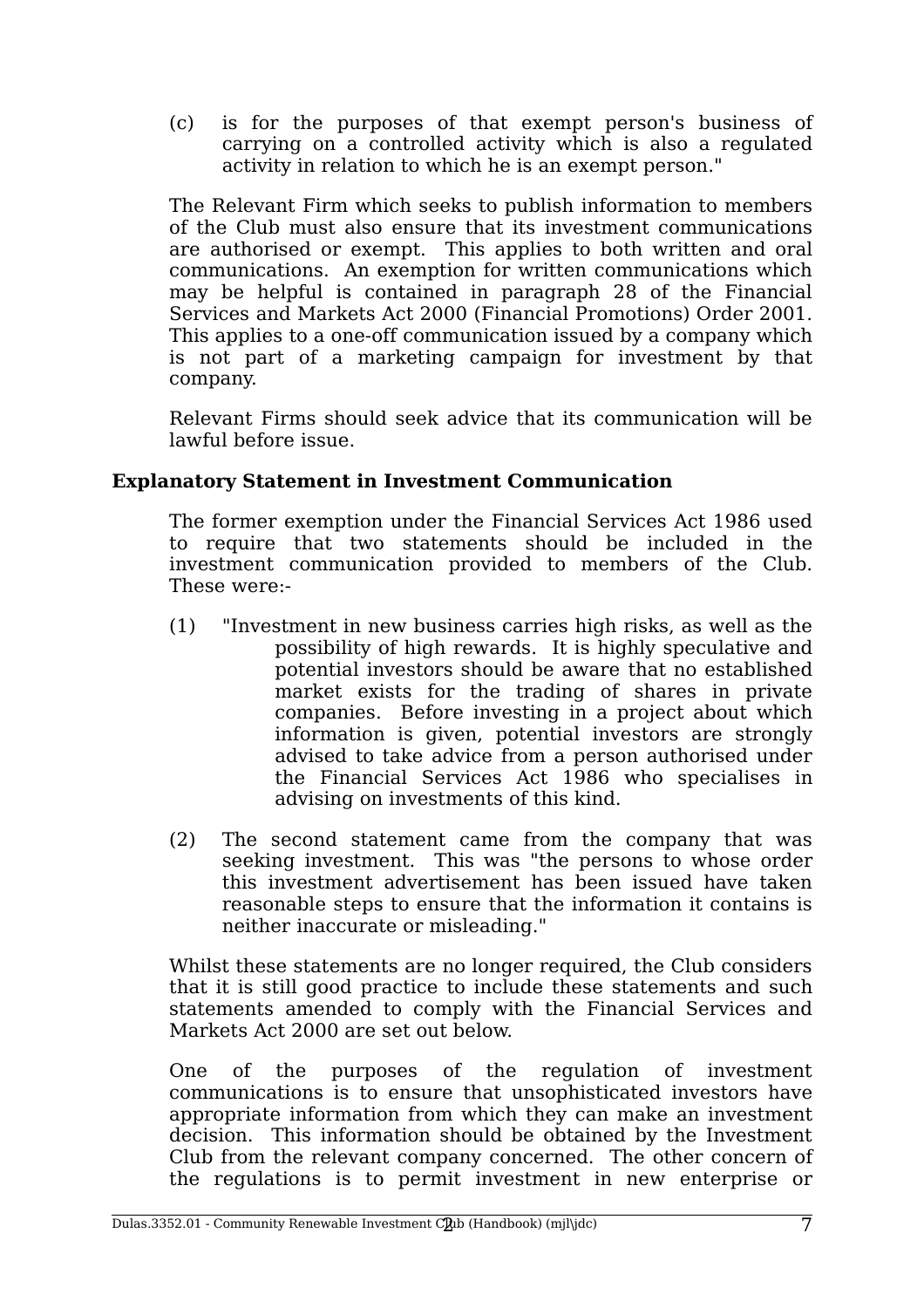community initiatives provided that sufficient investment health warnings are given. It should be noted there are serious criminal penalties for the directors of organisations who permit investments to be offered or issued which are in breach of the FSMA.

## **Attracting members to the Investment Club**

The Investment Club will need to attract persons into membership of it. It will therefore need to publicise its proposed activities and provide a membership pack which sets out information about investing in unlisted companies and the risks attached to such investments. It may need to have an investors' newsletter detailing information about possible investments. It may also have meetings at which investors discuss the type of investments in which they are interested and learn about the risks and rewards of making investments.

A renewable energy company which is seeking community involvement may hold information received from the Investment Club and direct persons to the Investment Club. The Investment Club can also provide information to the public that it is seeking to find people who are interested in making unlisted investments in private companies. Since the Investment Club is an exempt person it is therefore entitled to make these communications.

People contacting the Investment Club can be given an information pack which informs them of the risks in investing in private companies and how the Investment Club intends to operate.

# **Sample Information Leaflet**

# Information Sheet for Members

# The Renewable Energy Investment Club Limited

The Renewable Energy Investment Club Limited (REIC) was incorporated on  $11<sup>th</sup>$  September 2001. Its objects are:

- To carry on the business of a club by providing for the use of its Members information concerning persons engaged in Industrial and Commercial Enterprise in the United Kingdom.
- To promote commercial activities in the United Kingdom particularly through encouraging investment in organisations which conduct their business in a socially responsible manner in accordance with such criteria as may be laid down from time to time by the Directors of the Club.
- To encourage primary and secondary markets in relevant firms and securities by: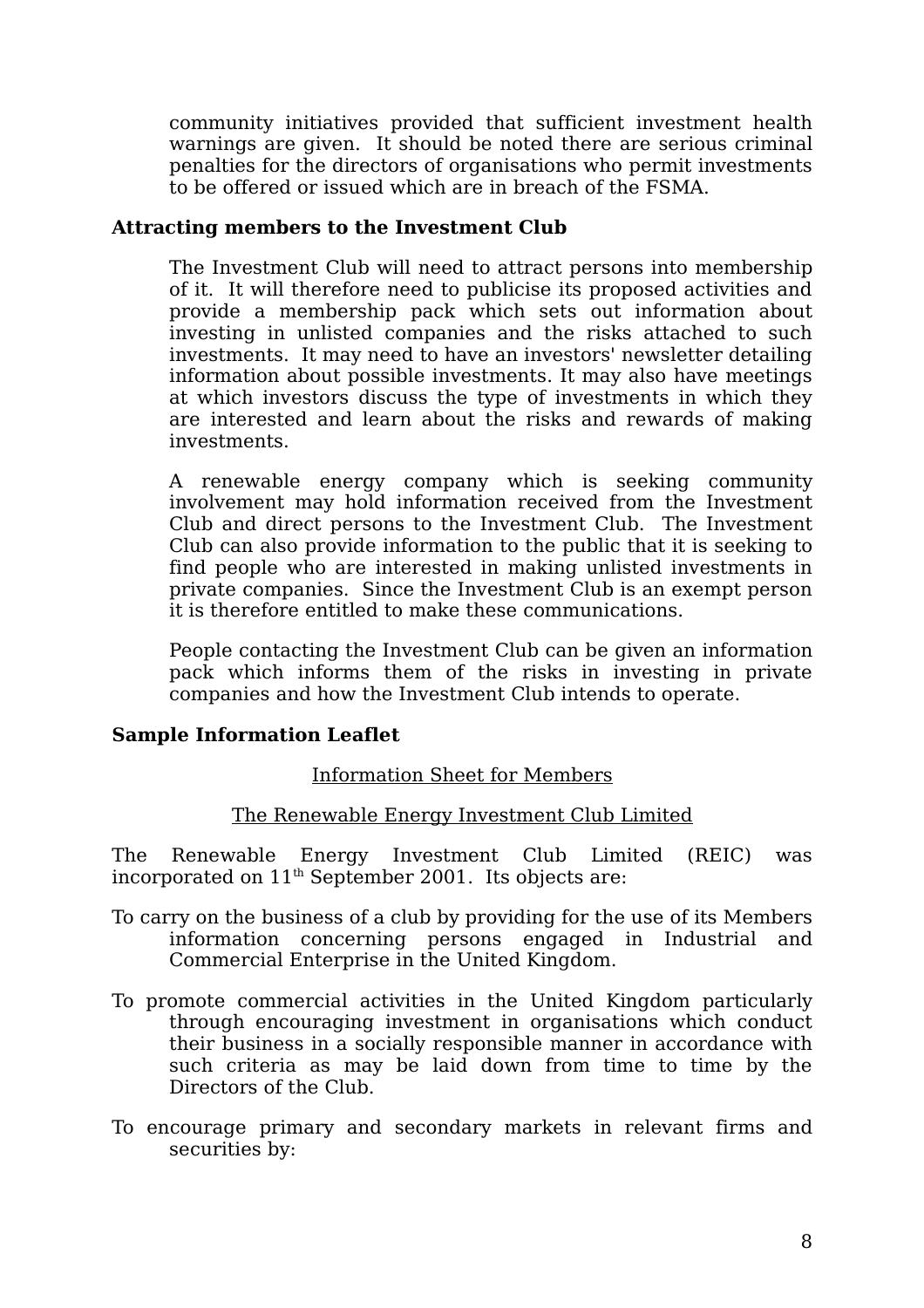- (a) distributing information and investment advertisements to Members on behalf of relevant firms and other members; and
- (b) arranging investment deals between Members and relevant firms.

## Relevant Firm

A Relevant Firm under the Memorandum of REIC is an organisation which is engaged in business involving the generation, transmission and distribution of renewable energy, the manufacture, installation and operation of renewable energy equipment and any other business connected with the development of renewable energy.

### Purpose

The purpose of the Club is to put members of the club who are interested in making investments in unquoted companies in contact with those companies which have informed REIC that they are looking for capital.

### Non Profit Making

The Club is non-profit making and does not itself make investments in any company nor does it intend to make any profit from putting companies into contact with its members.

### Club Membership Fees

The Club is entitled to charge its members a membership fee which is set by the Board of Directors of REIC from time to time.

More information about the Company is set out in the Company's Memorandum and Articles of Association which can be obtained from the Company Secretary at the address listed below.

#### How the Club Works

The Club will receive information regarding renewable energy companies from time to time which are looking for capital.

The Club has created a list of information requirements which it thinks companies should fulfil in providing information to members of the club. A company who seeks investment through the club is asked to provide the information required by the club. See Company Info.

If the Directors of the club are reasonably satisfied that the information which has been provided is complete and that the company falls within the objects of the club as a relevant firm engaged in the renewable energy industry then it will release a summary of the information provided by the company to members. The Club will request members who may be interested in the investment to contact the Club so that this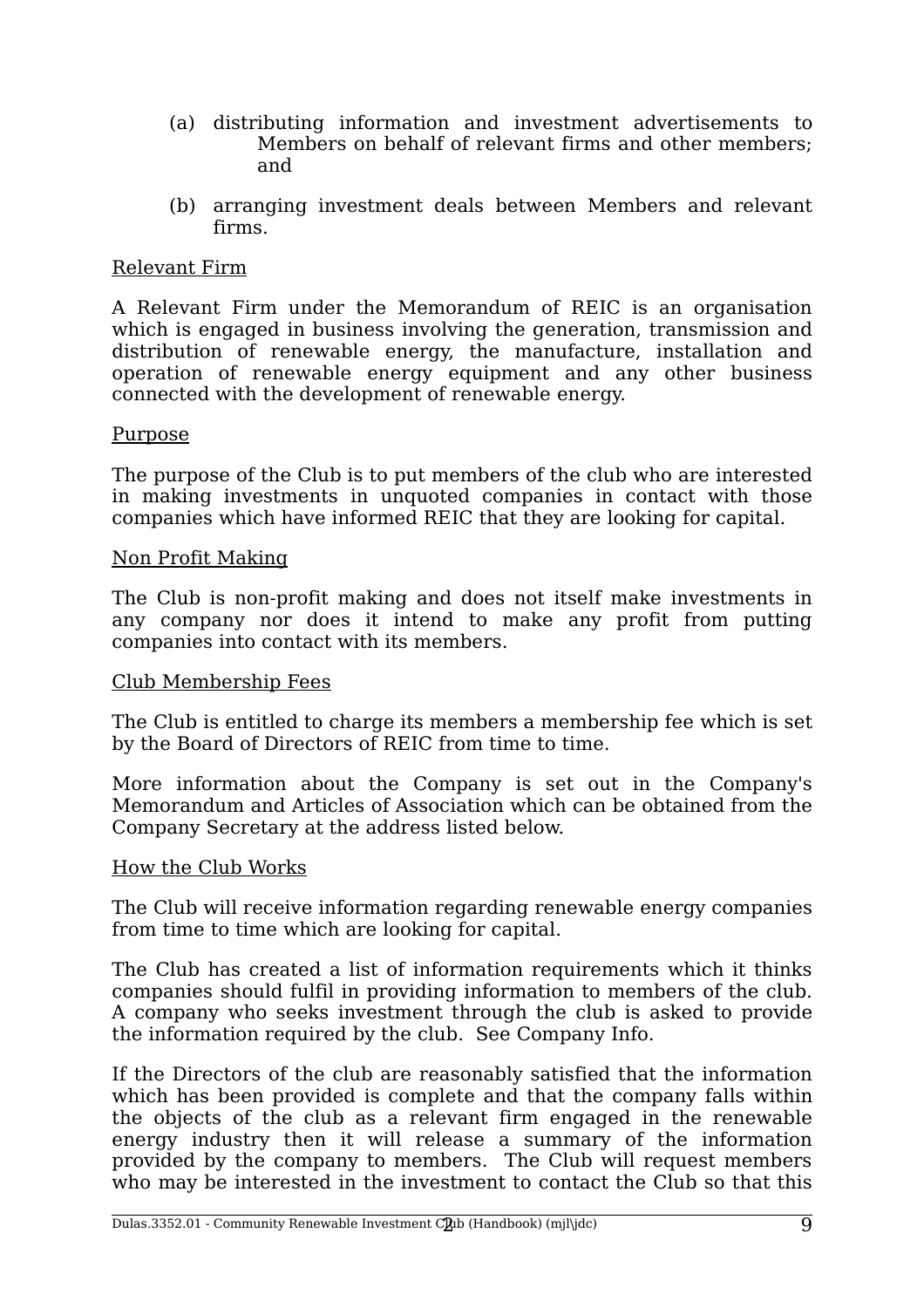information can be passed to the Published Relevant Firm. The Published Relevant Firm will the supply an Information Memorandum to those members. The Club may also arrange a meeting for members of the club with directors of the relevant company.

### Liabilities of the Club

The Club does not accept any responsibility for the accuracy of the information supplied to it by companies and Club members must rely on the information supplied by the company itself and any enquiries which they make of the directors of the Relevant Firm.

Each investment communication issued by the club will contain the following statement:

"Investment in new business carries high risk as well as the possibility of high rewards. It is highly speculative and potential investors should be aware that no established market exists for the trading of shares in private companies. Before making an investment about which information is given, potential investors are strongly advised to take advice from a person authorised under the Financial Services and Markets Act 2000, who specialise in advising on investments of this kind.

The investment to whose order this investment has been issued have taken reasonable steps to ensure that the information it contains is fair, clear and not misleading."

It is important that members understand these statements. The Club wishes to underline that people should only make investments through the Club if they have considered their own financial circumstances and understand that they may be risking all monies which are invested through Investment Communications arranged by the Club.

Members should also note that since the companies which will be offering investments are, on the whole, private companies that there will be no ready market for the shares of that company. This means you may not be able to sell your shares easily.

### Market of Shares in Relevant Firms

The Club is entitled to keep a list of members who hold investments in relevant firms and club members are entitled to see these lists and make offers to purchase the shares of such members.

The Club will provide no advice regarding the price at which shares of relevant firms should be bought or sold.

### How the Club is Managed

There are two founder members of the club, Dulas Limited, a company specialising in the renewable energy industry, and Groundwork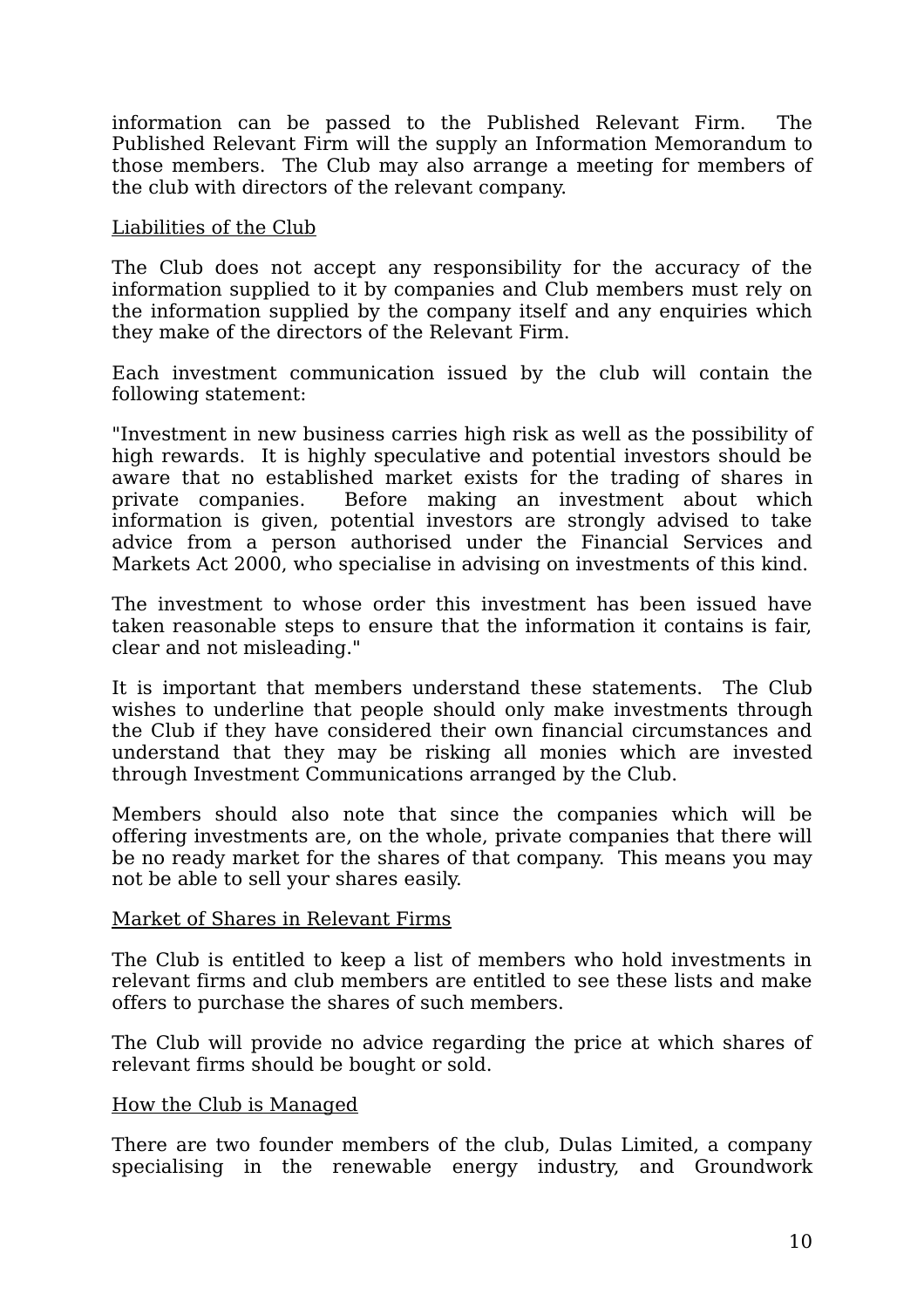Bridgend, a charity. These two companies have procured or provided initial funding of the club for its first twelve months of operation.

The founder members have the right to appoint up to six directors of the company up to the second Annual General Meeting of the Club. From the third Annual General Meeting of the Club one third of the directors will retire and become eligible for re-election.

#### Non Payment of Subscriptions

In the event of non payment of any subscriptions unless the directors excuse payment of that member's subscription for such period as they think fit, the member will cease to be a member 56 days after the subscription became due.

#### Advisory Counsel

The Board may appoint and Advisory Counsel of not more than seven persons. The purpose of the Advisory Counsel is to provide information to the Board on the operations of the club. The Advisory Counsel may also request from the Board on how they are operating the activities of the club except in respect of anything which are confidential. The club believes that this is a useful way of bringing expertise to assist the Board in the future development of the club. The current members of the Advisory Counsel are:

 $[$   $]$ .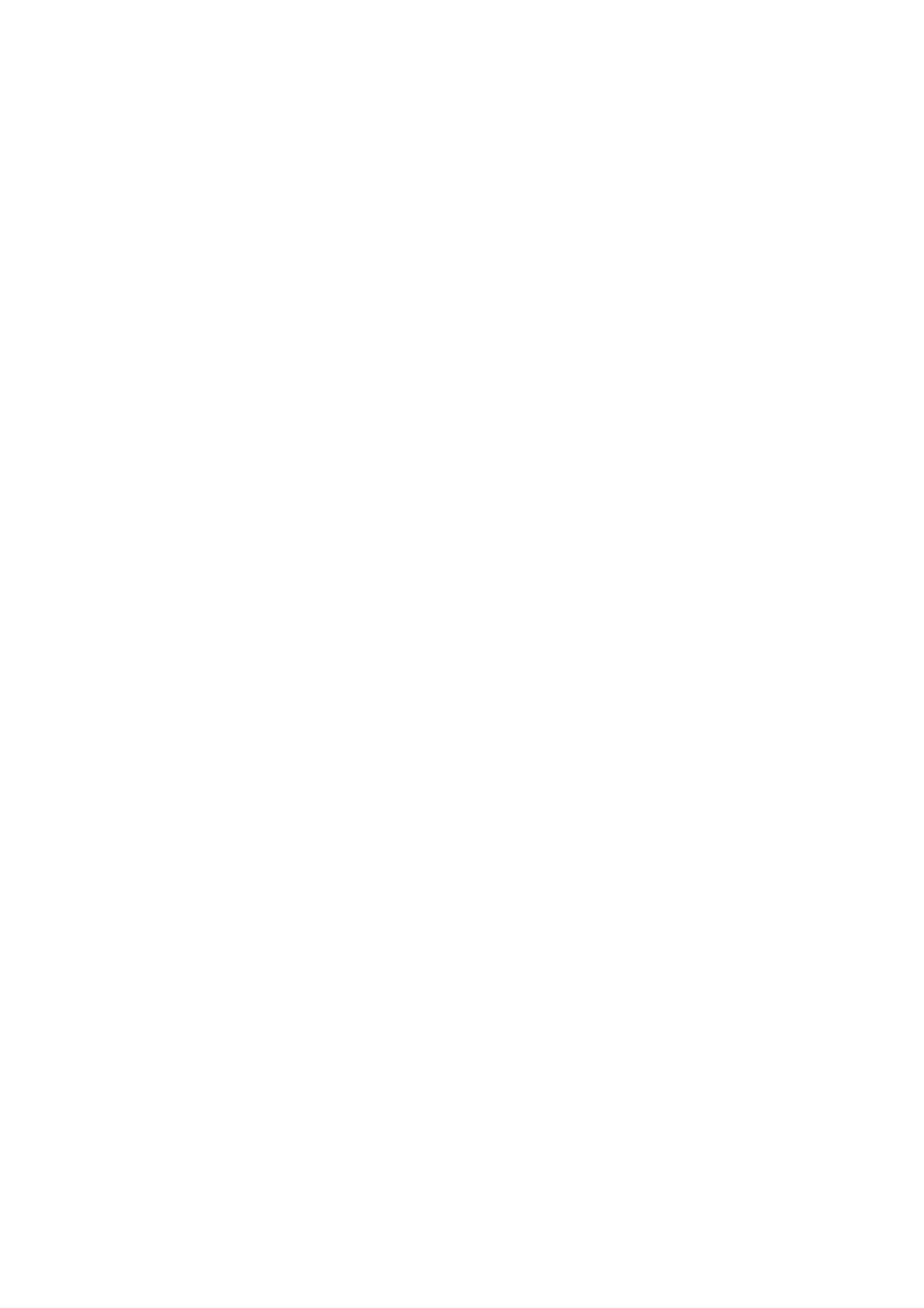Guidance to Relevant Firms on information to be provided to Members of The Renewable Energy Investment Club

The following information is required by the Club by way of an Information Memorandum to be given to members of the Club:

General Requirements.

The name of the company and the address of its registered office

The names and functions/backgrounds of the directors of the relevant firm.

The date of the Information Memorandum.

- The Statement "Investment in New Business Carries High Risk as well as the possibility of High Rewards". It is highly speculative and investors should be aware that no established market exists for the trading of shares in private companies. Before making an investment about which information is given, potential investors are strongly advised to take advice from a person authorised under the Financial Services and Markets Act 2000, who specialise in advising on investments of this kind.
- The directors of [*name of company*] have taken reasonable steps to ensure that the information contained in this Information Memorandum is fair, clear and not misleading.
- A statement by the directors of the relevant firm that the information contained in the Information Memorandum is in accordance with the facts and that Information Memorandum makes no omission likely to effect the meaning of such information and accepts responsibility for the Information Memorandum accordingly.

General Information about the Relevant Firm

- The date and place of incorporation and its registered company number.
- The legal form of the company and the legislation under which it was formed and if different the legislation now applicable to it.
- A summary of the objects contained in the company's Memorandum of Association. REIC will expect a copy of its Memorandum and Articles of Association to be lodged with it.

The amount of the relevant firm's authorised share capital.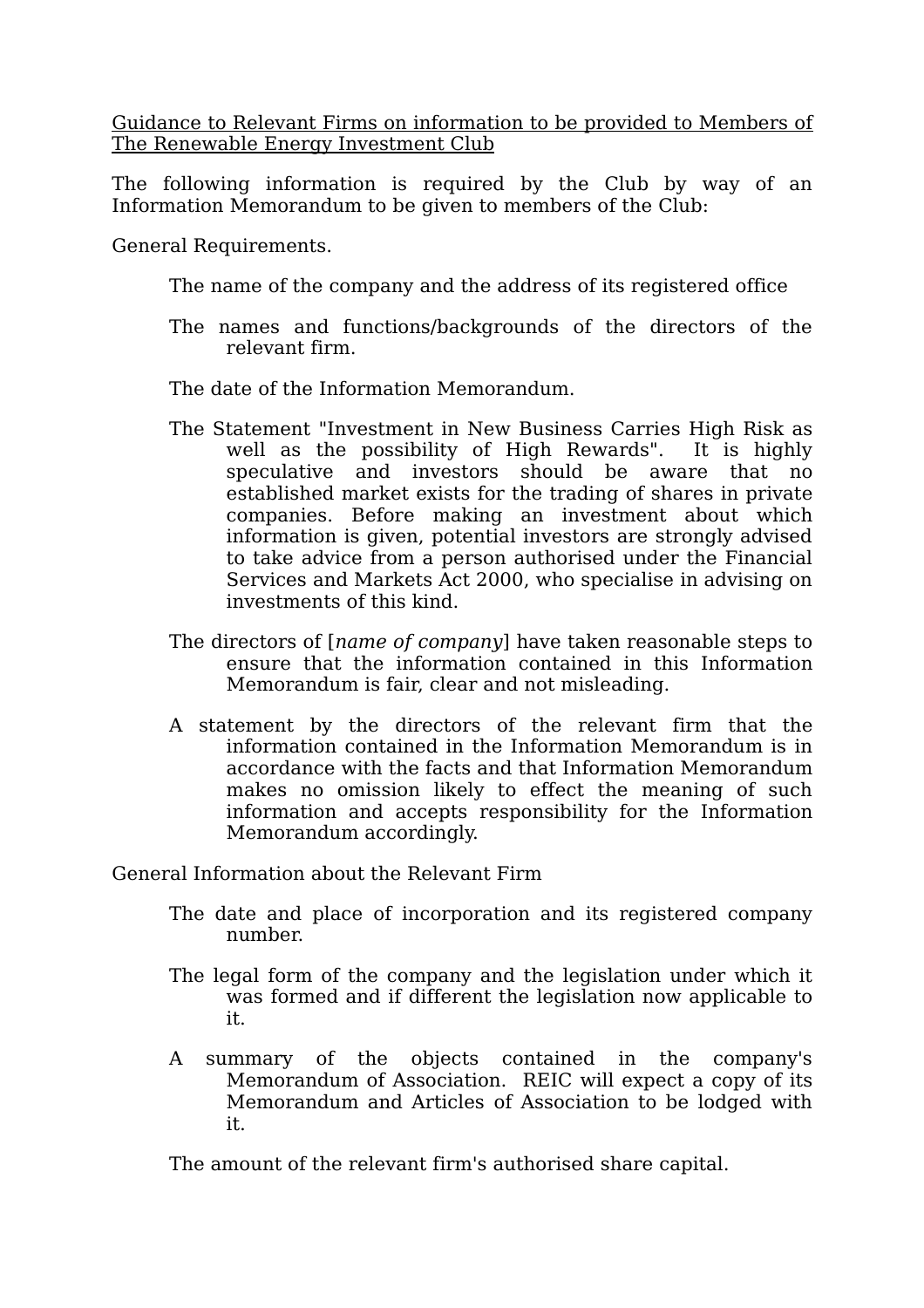Any limit on the duration of the authorisation to issue such share capital.

The amount of the issued share capital.

- The amount of any outstanding loan stock or bonds issued by the company and whether such securities are convertible into shares and, if so, the amount of share capital into which they would convert.
- Information about whether the company has a subsidiary trading company or is a subsidiary of a holding company.
- Information about the existing shareholders of the company and the proportion of the issued share capital which they hold.

The principal activities of the relevant firm

- A description of the relevant firm's principal activities and of any exceptional factors which have influenced its activities.
- Information regarding investments in progress where they are significant.
- A statement of any dependence of the relevant firm on patents or other intellectual property rights, licences or particular contracts where any of these are of fundamental importance to the relevant firm's business.

#### Information on Litigation

Information on any legal or arbitration proceedings or claims active, pending or threatened against the relevant firm or being brought by it which are having or may have a significant effect on its financial position.

#### Financial Position

A summary of the relevant firm's audited annual accounts setting out the profit and loss balance sheet for the previous three years together with material notes in respect of those accounts.

The relevant firm will also be expected to submit the audited accounts in full to REIC including the Directors and Auditor's Report.

If any of the three years accounts have not been audited the Information Memorandum should contain a statement to that effect.

If the relevant firm has not been in existence for the whole of the last three years then it should provide some information referred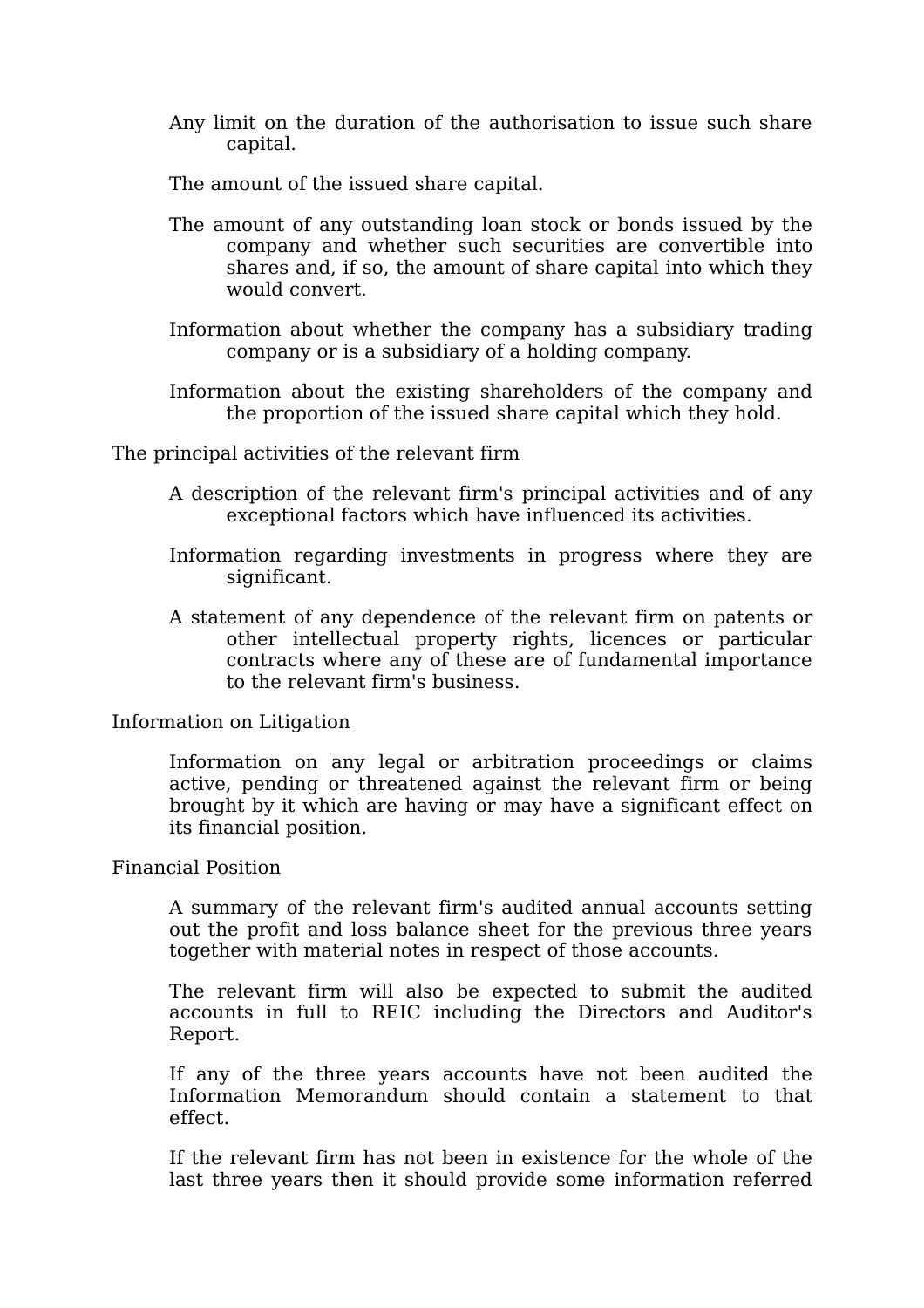to above in respect of the audited information which is available and contain unaudited information in respect of that period which has not been audited.

Financial information should be provided to a date which is no later than three months from the date of the Information Memorandum.

The name and address of the auditors of the relevant firm should be given.

Where unaudited information is provided the relevant firm should seek to obtain a report by a person qualified to act as an auditor which includes, where relevant:

- details of the profit or loss of the relevant firm in respect of the period beginning with the date of commencement of trading or the date of its last audited accounts and ending on a date not more three months before the Information Memorandum and of its state of affairs and its balance sheet at that date; and
- if possible, a statement by a person responsible for the Report that in her/his opinion it gives a true and fair view of the state of affairs and profit or loss of the relevant firm and that she/he consents to the inclusion of her/his report in the Information Memorandum and accepts responsibility for it or a statement where she/he is unable to make such a statement.

### Management

A description of the directors existing or proposed Employment Contracts excluding contracts which may be determined by the relevant firm without payment of compensation within one year.

The total remuneration paid and benefits in kind granted to the directors of the relevant firm during the last completed financial year together with an estimate of the aggregate amount payable of benefits in kind to be granted to the directors and proposed directors for the current financial year.

The interest of each director in its share capital.

Recent Developments in the Relevant Firm's Business and Prospects

The significant recent trends concerning the development of the relevant firm's business since the end of the last completed financial year.

Information on the relevant firm's prospects for at least its current financial year and if possible for a period of three years.